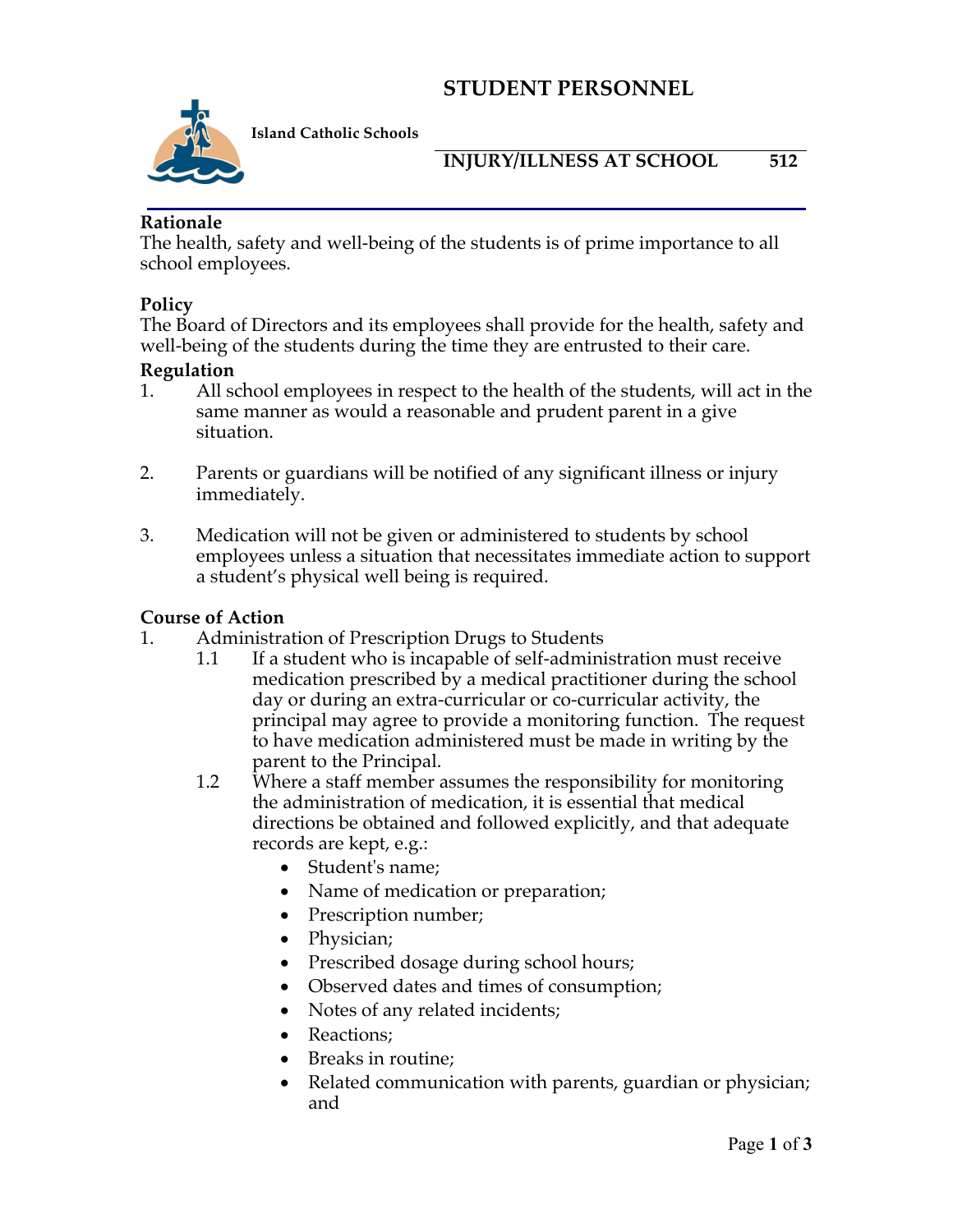# **STUDENT PERSONNEL**



**Island Catholic Schools** 

### **INJURY/ILLNESS AT SCHOOL 512**

- Extenuating circumstances.
- 1.3 Principals shall ensure that staff monitoring the administration of any medication are informed in advance concerning possible reactions which may occur, and the appropriate procedures to follow. Parents or guardians, the student's physician or personnel of a Health Unit should be consulted as necessary.
- 2. Life-Threatening Medical Conditions
	- 2.1 The principal, through registration procedures and in consultation with parents or guardians, shall attempt to identify any students who are subject to medical conditions which may be life threatening and who, therefore, may require specific medical attention.
	- 2.2 Having secured advice in such cases, the principal shall attempt to ensure that all who may be involved with the student, e.g., school staff, volunteers, school bus drivers and substitutes, are informed concerning any required emergency procedures.
	- 2.3 Specific instruction by medically qualified personnel should be sought for staff members who may be required to apply respiratory equipment or give injections, e.g., severe allergic reactions. etc.
- 3. Serious Injury or Accident

In the event of serious injury or accident the following procedures should be followed;<br>3.1 The st

- The staff member should apply first aid treatment if required and practical, and if the staff member is competent to do so.
- 3.2 In all instances of serious injury, the staff member should stay with the injured person and direct a responsible person to notify the parents or guardians.
- 3.3 If practical and possible, the paramedics should be called to arrange for treatment and transportation to the nearest medical facility.
- 2.4 In the event that paramedics are not available, e.g., camping trips, excursions, etc., appropriate arrangements should be made to access medical attention or transport the injured student to a medical facility.
- 4. Non Prescription Drugs Non-prescription drugs shall not be purchased on the accounts of the Board or the school, nor distributed to any student enrolled in a school operated by the Board.
- 5. Legal Consent for Medical Treatment